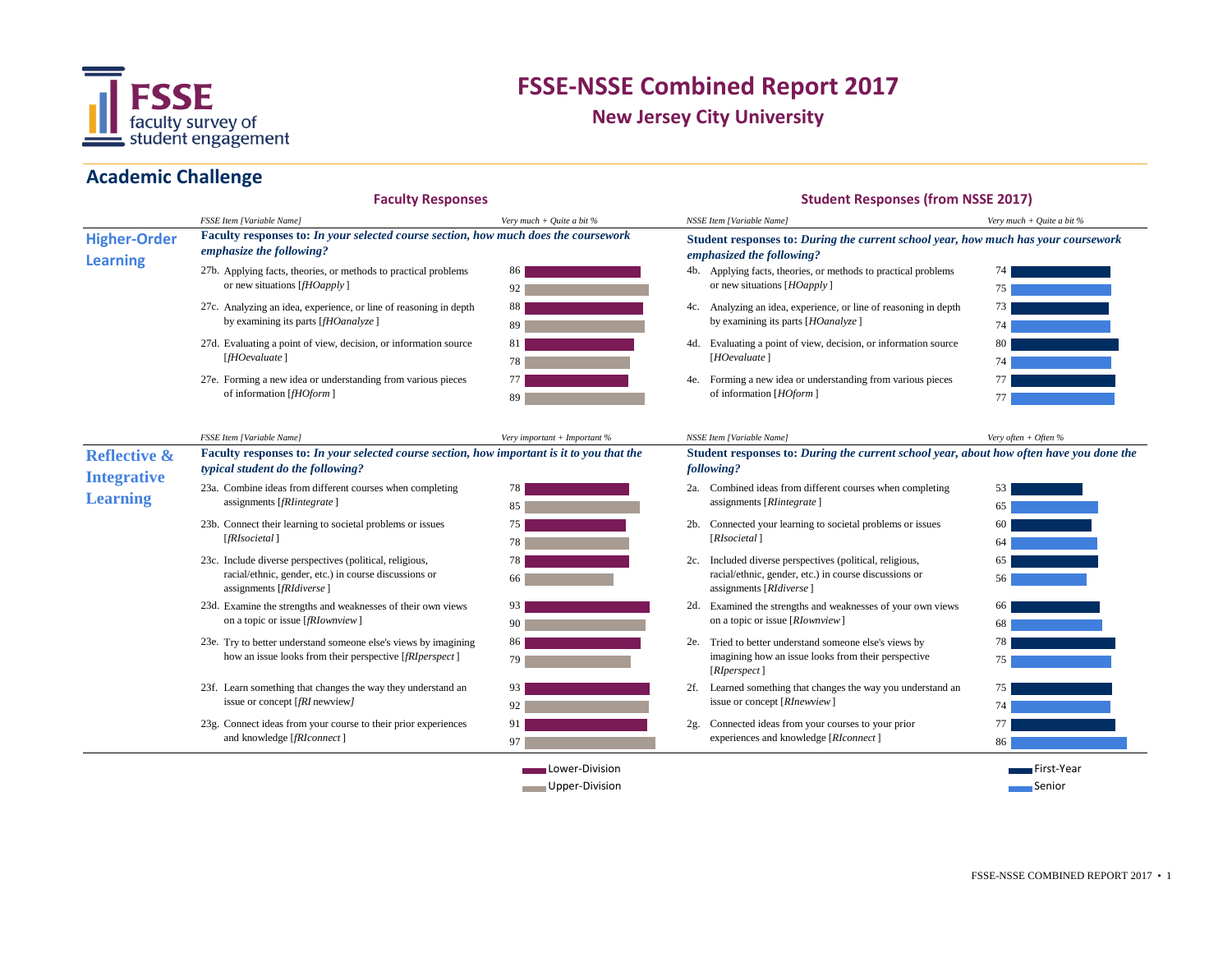

**New Jersey City University**

# **Academic Challenge (continued)**

|                                                     | <b>Faculty Responses</b>                                                                                                                       |                              | <b>Student Responses (from NSSE 2017)</b>                                                                                                                                                                            |                             |
|-----------------------------------------------------|------------------------------------------------------------------------------------------------------------------------------------------------|------------------------------|----------------------------------------------------------------------------------------------------------------------------------------------------------------------------------------------------------------------|-----------------------------|
|                                                     | FSSE Item [Variable Name]                                                                                                                      | Very much + Quite a bit $%$  | NSSE Item [Variable Name]                                                                                                                                                                                            | Very often + Often $%$      |
| <b>Learning</b><br><b>Strategies</b>                | Faculty responses to: In your selected course section, how much do you encourage<br>students to do the following?                              |                              | Student responses to: During the current school year, about how often have you done the<br>following?                                                                                                                |                             |
|                                                     | 25e. Identify key information from reading assignments<br>[fLSreading]                                                                         | 84<br>78                     | 9a. Identified key information from reading assignments<br>[LSreading]                                                                                                                                               | 78<br>81                    |
|                                                     | 25f. Review notes after class [ <i>fLSnotes</i> ]                                                                                              | 65<br>61                     | 9b. Reviewed your notes after class [LSnotes]                                                                                                                                                                        | 70<br>72 <sub>1</sub>       |
|                                                     | 25g. Summarize what has been learned from class or from<br>course materials [fLSsummary]                                                       | 78<br>70                     | 9c. Summarized what you learned in class or from course<br>materials [ <i>LSsummary</i> ]                                                                                                                            | 73<br>70                    |
|                                                     | <b>FSSE Item [Variable Name]</b>                                                                                                               | Very important + Important % | NSSE Item [Variable Name]                                                                                                                                                                                            | Very often + Often %        |
| <b>Quantitative</b>                                 | Faculty responses to: In your selected course section, how important is it to you that the<br>typical student do the following?                |                              | Student responses to: During the current school year, about how often have you done the<br>following?                                                                                                                |                             |
| <b>Reasoning</b>                                    | 22d. Reach conclusions based on their own analysis of<br>numerical information (numbers, graphs, statistics, etc.)<br>[ <i>fQRconclude</i> ]   |                              | 6a. Reached conclusions based on your own analysis of<br>numerical information (numbers, graphs, statistics, etc.)<br>[ORconclude]                                                                                   |                             |
|                                                     | 22e. Use numerical information to examine a real-world<br>problem or issue (unemployment, climate change, public<br>health, etc.) [fQRproblem] | 52                           | 6b. Used numerical information to examine a real-world<br>problem or issue (unemployment, climate change, public<br>health, etc.) [ <i>QRproblem</i> ]                                                               | 45                          |
|                                                     | 22f. Evaluate what others have concluded from numerical<br>information [fQRevaluate]                                                           | 50<br>52                     | Evaluated what others have concluded from numerical<br>6с.<br>information [QRevaluate]                                                                                                                               | 38                          |
|                                                     | <b>FSSE Item [Variable Name]</b>                                                                                                               | Very important + Important % | NSSE Item [Variable Name]                                                                                                                                                                                            | Very much + Ouite a bit $%$ |
| <b>Additional</b>                                   | Faculty responses to: How important is it to you that your institution increase its<br>emphasis on each of the following?                      |                              | Student responses to: How much does your institution emphasize the following?                                                                                                                                        |                             |
| <b>Academic</b><br><b>Challenge</b><br><b>Items</b> | 2a. Students spending significant amounts of time studying<br>and on academic work [fempstudy]                                                 | 94<br>90                     | 14a. Spending significant amounts of time studying and on<br>academic work [empstudy]                                                                                                                                | 76<br>78                    |
|                                                     | <b>FSSE Item [Variable Name]</b>                                                                                                               | Very much + Quite a bit %    | NSSE Item [Variable Name]                                                                                                                                                                                            | High challenge %            |
|                                                     | 21. In your selected course section, to what extent do you think<br>the typical student does their best work? [fchallenge]                     | 50<br>55                     | 10. During the current school year, to what extent have your<br>courses challenged you to do your best work? [challenge]<br>Note. Response options ranged from 1=Not at all to 7=Very much; High challenge (6 or 7). | 54<br>60                    |
|                                                     |                                                                                                                                                |                              |                                                                                                                                                                                                                      |                             |
|                                                     |                                                                                                                                                | Lower-Division               |                                                                                                                                                                                                                      | First-Year                  |
|                                                     |                                                                                                                                                | Upper-Division               |                                                                                                                                                                                                                      | ∎Senior                     |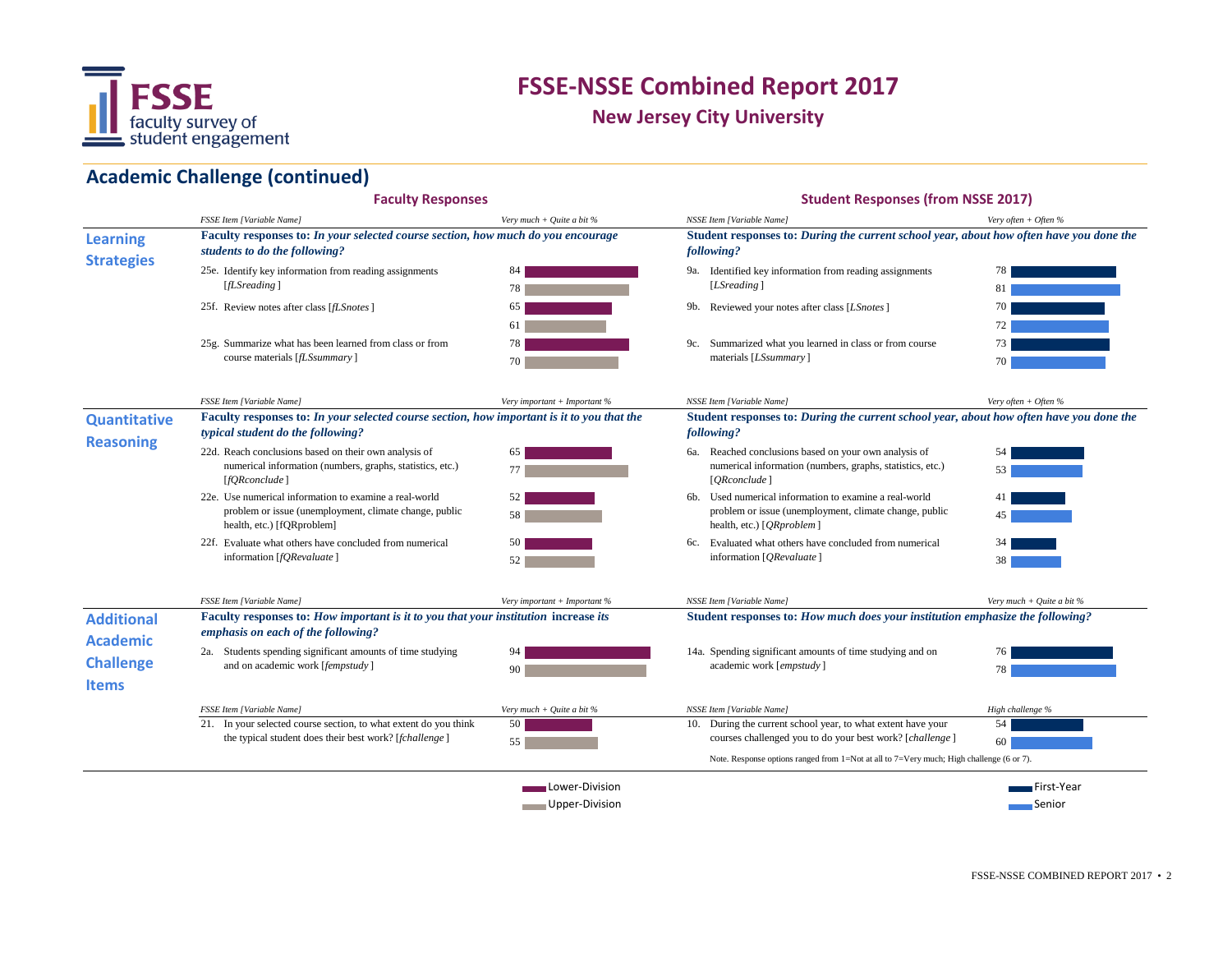

**New Jersey City University**

#### **Learning with Peers**

#### 25a. Ask other students for help understanding course material 63 and 1.1 and 1.1 and 1.1 and 1.1 and 1.1 and 1.1 and 1.1 and 1.1 and 1.1 and 1.1 and 1.1 and 1.1 and 1.1 and 1.1 and 1.1 and 1.1 and 1.1 and 1.1 and 1.1 and 25b. 1f. Explain course material to other students [*fCLexplain* ] 25c. Prepare for exams by discussing or working through course  $\begin{array}{ccc} 71 & \text{ } \\ 71 & \text{ } \end{array}$  1g. 25d. Work with other students on course projects or  $62$  and  $1$ h. 26a. People of a race or ethnicity other than their own a set of the set of the set of the set of the set of the set of the set of the set of the set of the set of the set of the set of the set of the set of the set of the 26b. People from an economic background other than their own 61 26c. People with religious beliefs other than their own 80 80 80. All the state of the state of the state of the state of the state of the state of the state of the state of the state of the state of the state of the state 26d. People with political views other than their own 61 and 80. We have than the state of the state of the state of the state of the state of the state of the state of the state of the state of the state of the state of t First-Year Upper-Division Senior *Very much + Quite a bit %* 35 29 50 53 40 41 59 58 82 81 75 73 75 75 65 **Collaborative Learning Faculty responses to:** *In your selected course section, how much opportunity do students have to engage in discussions with people from the following groups?* **Discussions with Diverse Others Student responses to:** *During the current school year, about how often have you done the following?* **Student responses to:** *During the current school year, about how often have you had discussions with people from the following groups? Very often + Often %* 1g. Prepared for exams by discussing or working through course material with other students [*CLstudy* ] Worked with other students on course projects or assignments [*CLproject* ] People of a race or ethnicity other than your own [*DDrace* ] People from an economic background other than your own [*DDeconomic* ] People with religious beliefs other than your own [*DDreligion* ] People with political views other than your own [*DDpolitical* ] 61 61 66 71 70 62 *NSSE Item [Variable Name] Very often + Often %* Asked another student to help you understand course material [*CLaskhelp* ] Explained course material to one or more students [*CLexplain* ] **Faculty Responses Student Responses (from NSSE 2017)** 63 64 [*fCLaskhelp* ] material with other students [*fCLstudy* ] assignments [*fCLproject* ] **Faculty responses to:** *In your selected course section, how much do you encourage the following? FSSE Item [Variable Name] Very much + Quite a bit % FSSE Item [Variable Name] NSSE Item [Variable Name]* [*fDDrace]* [*fDDeconomic* ] [*fDDreligion* ] 86 81 61 63  $62$ 80 68 61 57 [*fDDpolitical* ] **Lower-Division**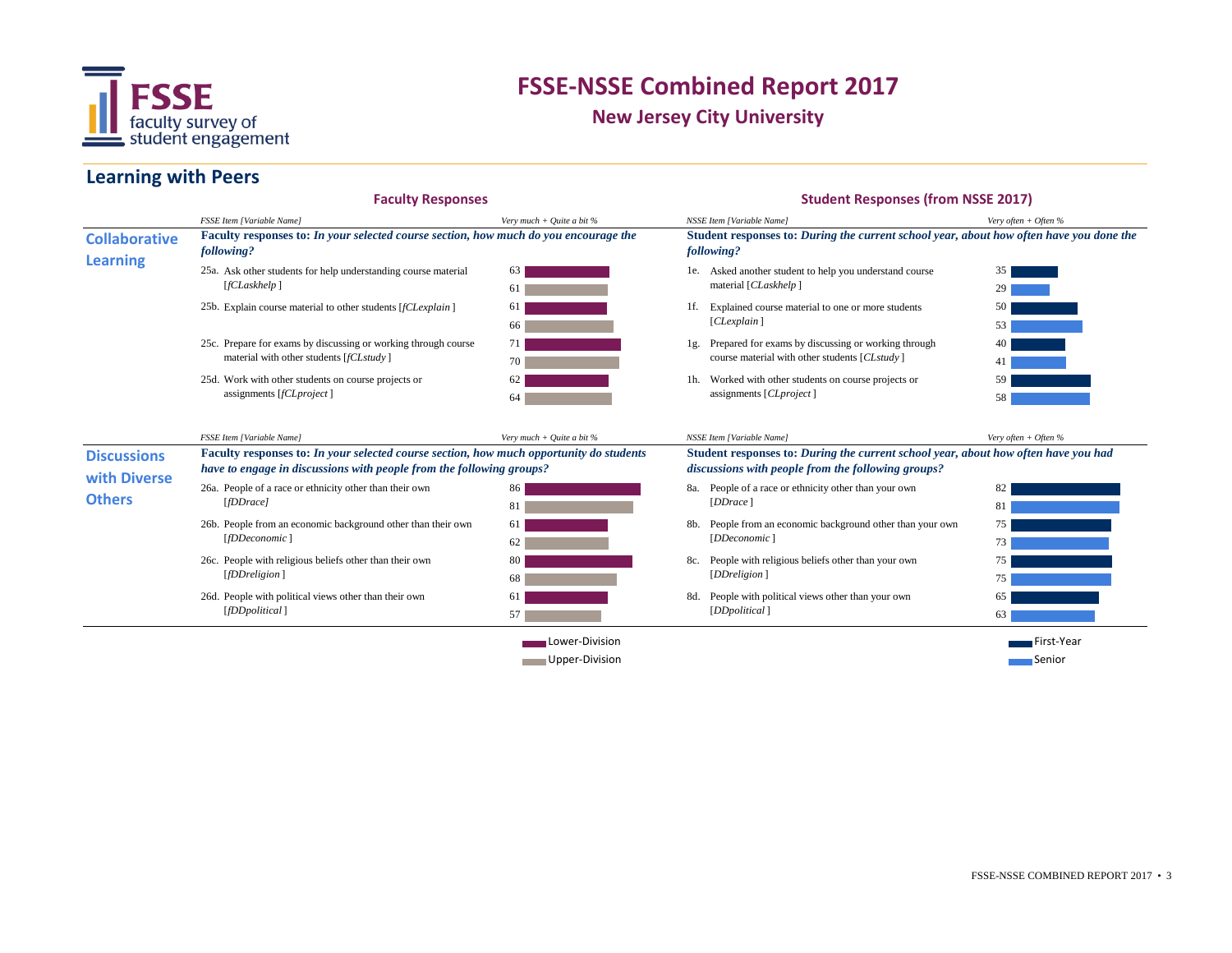

**New Jersey City University**

### **Experiences with Faculty**

|                                              | <b>Faculty Responses</b>                                                                                                                                          |                             | <b>Student Responses (from NSSE 2017)</b>                                                                               |                             |
|----------------------------------------------|-------------------------------------------------------------------------------------------------------------------------------------------------------------------|-----------------------------|-------------------------------------------------------------------------------------------------------------------------|-----------------------------|
|                                              | <b>FSSE Item [Variable Name]</b>                                                                                                                                  | Very often + Often $%$      | NSSE Item [Variable Name]                                                                                               | Very often + Often $%$      |
| <b>Student-Faculty</b><br><b>Interaction</b> | Faculty responses to: During the current school year, about how often have you done each<br>of the following with the undergraduate students you teach or advise? |                             | Student responses to: During the current school year, about how often you have done the<br>following?                   |                             |
|                                              | 8a. Talked about their career plans [fSFcareer]                                                                                                                   | 67                          | 3a. Talked about career plans with a faculty member                                                                     |                             |
|                                              |                                                                                                                                                                   | 75                          |                                                                                                                         | 50                          |
|                                              | Worked on activities other than coursework (committees,                                                                                                           | 34                          | Worked with a faculty member on activities other than<br>coursework (committees, student groups, etc.)<br>[SFotherwork] |                             |
|                                              | student groups, etc.) [fSFotherwork]                                                                                                                              | 36                          |                                                                                                                         | 26                          |
|                                              | 8c. Discussed course topics, ideas, or concepts outside of class                                                                                                  | 63                          | 3c. Discussed course topics, ideas, or concepts with a faculty                                                          | 28                          |
|                                              | [ <i>f</i> ST <sub>d</sub> iscuss]                                                                                                                                | 63                          | member outside of class [SF discuss]                                                                                    | 36                          |
|                                              | 8d. Discussed their academic performance [fSFperform]                                                                                                             | 78                          | 3d. Discussed your academic performance with a faculty                                                                  |                             |
|                                              |                                                                                                                                                                   | 77                          | member [SFperform]                                                                                                      |                             |
|                                              | <b>FSSE</b> Item                                                                                                                                                  | Very much + Ouite a bit $%$ | <b>NSSE Item [Variable Name]</b>                                                                                        | Very much + Quite a bit $%$ |
| <b>Effective</b><br><b>Teaching</b>          | Faculty responses to: In your undergraduate courses, to what extent do you do the<br>following?                                                                   |                             | Student responses to: To what extent have your instructors done the following during the<br>current school year?        |                             |
|                                              | 10a. Clearly explain course goals and requirements [fET goals]                                                                                                    | 98                          | 5a. Clearly explained course goals and requirements                                                                     | 75                          |
| <b>Practices</b>                             |                                                                                                                                                                   | 98                          | [ETgoals]                                                                                                               | 77                          |
|                                              | 10b. Teach course sessions in an organized way [fETorganize]                                                                                                      | 98                          | 5b. Taught course sessions in an organized way [ETorganize]                                                             |                             |
|                                              |                                                                                                                                                                   | 99                          |                                                                                                                         | 72                          |
|                                              | 10c. Use examples or illustrations to explain difficult points                                                                                                    | 98                          | 5c. Used examples or illustrations to explain difficult points                                                          | 73                          |
|                                              | [fET example]                                                                                                                                                     | 99                          | [ET example]                                                                                                            | 74                          |
|                                              | 10g. Provide feedback to students on drafts or works in<br>progress [fETdraftfb]                                                                                  | 88                          | 5d. Provided feedback on a draft or work in progress<br>[ETdraffb]                                                      | 72                          |
|                                              |                                                                                                                                                                   | 86                          |                                                                                                                         | 66                          |
|                                              | 10h. Provide prompt and detailed feedback on tests or                                                                                                             | 90                          | 5e. Provided prompt and detailed feedback on tests or<br>completed assignments. [ETfeedback]                            | 64                          |
|                                              | completed assignments [fETfeedback]                                                                                                                               | 90                          |                                                                                                                         | 68                          |
|                                              |                                                                                                                                                                   | Lower-Division              |                                                                                                                         | First-Year                  |
|                                              | Upper-Division                                                                                                                                                    |                             |                                                                                                                         | ─ Senior                    |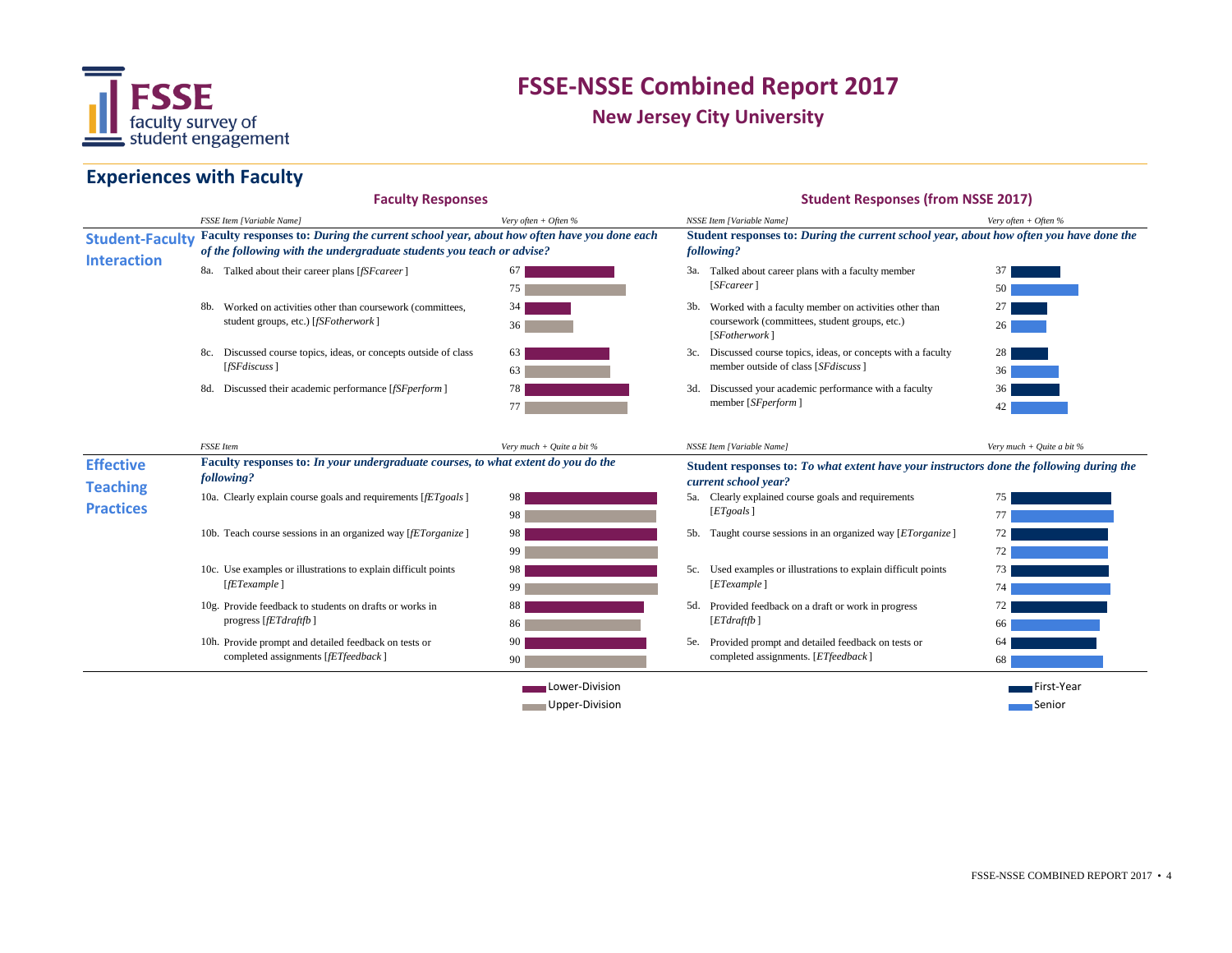

**New Jersey City University**

### **Campus Environment**

|                                          | <b>Faculty Responses</b>                                                                                                                                                                                   |                                                                                                                                        | <b>Student Responses (from NSSE 2017)</b>                                                                                |                                                                                                                                                                |  |  |  |
|------------------------------------------|------------------------------------------------------------------------------------------------------------------------------------------------------------------------------------------------------------|----------------------------------------------------------------------------------------------------------------------------------------|--------------------------------------------------------------------------------------------------------------------------|----------------------------------------------------------------------------------------------------------------------------------------------------------------|--|--|--|
|                                          | <b>FSSE Item [Variable Name]</b>                                                                                                                                                                           | High ratings %                                                                                                                         | NSSE Item [Variable Name]                                                                                                | High ratings %                                                                                                                                                 |  |  |  |
| <b>Quality of</b><br><b>Interactions</b> | Faculty responses to: Indicate your perception of the quality of student interactions with<br>the following people at your institution.                                                                    |                                                                                                                                        | Student responses to: Indicate the quality of your interactions with the following people at<br><i>vour institution.</i> |                                                                                                                                                                |  |  |  |
|                                          | 3a. Other students [fQIstudent]                                                                                                                                                                            | 26                                                                                                                                     | 13a. Students [ <i>QIstudent</i> ]                                                                                       | 50 <sub>1</sub>                                                                                                                                                |  |  |  |
|                                          |                                                                                                                                                                                                            | 39                                                                                                                                     |                                                                                                                          | 58                                                                                                                                                             |  |  |  |
|                                          | 3b. Academic advisors [fQIadvisor]                                                                                                                                                                         | 15 <sup>1</sup>                                                                                                                        | 13b. Academic advisors [ <i>QIadvisor</i> ]                                                                              | 37                                                                                                                                                             |  |  |  |
|                                          |                                                                                                                                                                                                            | 18 <sup>1</sup>                                                                                                                        |                                                                                                                          | 48                                                                                                                                                             |  |  |  |
|                                          | 3c. Faculty [fQIfaculty]                                                                                                                                                                                   | 38                                                                                                                                     | 13c. Faculty [ <i>QIfaculty</i> ]                                                                                        | 43                                                                                                                                                             |  |  |  |
|                                          |                                                                                                                                                                                                            | 33 <sup>1</sup>                                                                                                                        |                                                                                                                          | 53                                                                                                                                                             |  |  |  |
|                                          | 3d. Student services staff (career services, student activities,                                                                                                                                           | 8 <sup>1</sup>                                                                                                                         | 13d. Student services staff (career services, student activities,                                                        | 31                                                                                                                                                             |  |  |  |
|                                          | housing, etc.) [fQIstaff]                                                                                                                                                                                  | 11                                                                                                                                     | housing, etc.) $[QIstaff]$                                                                                               | 31                                                                                                                                                             |  |  |  |
|                                          | 3e. Other administrative staff and offices (registrar, financial                                                                                                                                           | 14 l                                                                                                                                   | 13e. Other administrative staff and offices (registrar, financial<br>aid, etc.) [ <i>QIadmin</i> ]                       |                                                                                                                                                                |  |  |  |
|                                          | aid, etc.) [fQIadmin]                                                                                                                                                                                      | $6 \Box$                                                                                                                               |                                                                                                                          | 38                                                                                                                                                             |  |  |  |
|                                          |                                                                                                                                                                                                            | Note: Response options for faculty and student Quality of Interactions items ranged from 1=Poor to 7=Excellent; High ratings (6 or 7). |                                                                                                                          |                                                                                                                                                                |  |  |  |
|                                          | <b>FSSE Item [Variable Name]</b>                                                                                                                                                                           | Very important + Important %                                                                                                           | NSSE Item [Variable Name]                                                                                                | Very much + Quite a bit $%$                                                                                                                                    |  |  |  |
| <b>Supportive</b><br><b>Environment</b>  | Student responses to: How much does your institution emphasize the following?<br>Faculty responses to: How important is it to you that your institution increase its<br>emphasis on each of the following? |                                                                                                                                        |                                                                                                                          |                                                                                                                                                                |  |  |  |
|                                          | 2b. Providing support to help students succeed academically<br>[fSEacademic]                                                                                                                               |                                                                                                                                        | 14b. Providing support to help students succeed academically<br>[SEacademic]                                             | 70 I                                                                                                                                                           |  |  |  |
|                                          |                                                                                                                                                                                                            | 100                                                                                                                                    |                                                                                                                          | 63                                                                                                                                                             |  |  |  |
|                                          | 2c. Students using learning support services (tutoring services,<br>writing center, etc.) [fSElearnsup]                                                                                                    | 95                                                                                                                                     | 14c. Using learning support services (tutoring services, writing<br>center, etc.) [SElearnsup]                           | 74  <br>$\mathcal{L}(\mathcal{L})$ and $\mathcal{L}(\mathcal{L})$ and $\mathcal{L}(\mathcal{L})$ and $\mathcal{L}(\mathcal{L})$ and $\mathcal{L}(\mathcal{L})$ |  |  |  |
|                                          |                                                                                                                                                                                                            | 96 <sup>1</sup>                                                                                                                        |                                                                                                                          |                                                                                                                                                                |  |  |  |
|                                          | 2d. Encouraging contact among students from different<br>backgrounds (social, racial/ethnic, religious, etc.)<br>[fSEdiverse]                                                                              | 73                                                                                                                                     | 14d. Encouraging contact among students from different                                                                   |                                                                                                                                                                |  |  |  |
|                                          |                                                                                                                                                                                                            | 79                                                                                                                                     | backgrounds (social, racial/ethnic, religious, etc.)<br>[ <i>SEdiverse</i> ]                                             |                                                                                                                                                                |  |  |  |
|                                          | 2e. Providing opportunities for students to be involved socially<br>[fSEsocial]                                                                                                                            | 67                                                                                                                                     | 14e. Providing opportunities to be involved socially [SEsocial]                                                          |                                                                                                                                                                |  |  |  |
|                                          |                                                                                                                                                                                                            | 71                                                                                                                                     |                                                                                                                          | 61                                                                                                                                                             |  |  |  |
|                                          |                                                                                                                                                                                                            |                                                                                                                                        | 14f. Providing support for your overall well-being (recreation,                                                          | 60 l                                                                                                                                                           |  |  |  |
|                                          | 2f. Providing support for students' overall well-being                                                                                                                                                     | 83                                                                                                                                     |                                                                                                                          |                                                                                                                                                                |  |  |  |
|                                          | (recreation, health care, counseling, etc.) [fSEwellness]                                                                                                                                                  | 84                                                                                                                                     | health care, counseling, etc.) [SEwellness]                                                                              | 53 <sup>1</sup>                                                                                                                                                |  |  |  |
|                                          | 2g. Helping students manage their non-academic                                                                                                                                                             | 76                                                                                                                                     | 14g. Helping you manage your non-academic responsibilities                                                               | 46                                                                                                                                                             |  |  |  |
|                                          | responsibilities (work, family, etc.) [fSEnonacad]                                                                                                                                                         | 74                                                                                                                                     | (work, family, etc.) [SEnonacad]                                                                                         | 38                                                                                                                                                             |  |  |  |
|                                          | 2h. Students attending campus activities and events                                                                                                                                                        | 59                                                                                                                                     | 14h. Attending campus activities and events (performing arts,                                                            | 61                                                                                                                                                             |  |  |  |
|                                          | (performing arts, athletic events, etc.) [fSEactivities]                                                                                                                                                   | 62                                                                                                                                     | athletic events, etc.) [SEactivities]                                                                                    | 47                                                                                                                                                             |  |  |  |
|                                          | 2i. Students attending events that address important social,<br>economic, or political issues [fSEevents]                                                                                                  | 70<br>59                                                                                                                               | 14i. Attending events that address important social, economic,<br>or political issues [ <i>SEevents</i> ]                | 51<br>47                                                                                                                                                       |  |  |  |

FSSE-NSSE COMBINED REPORT 2017 • 5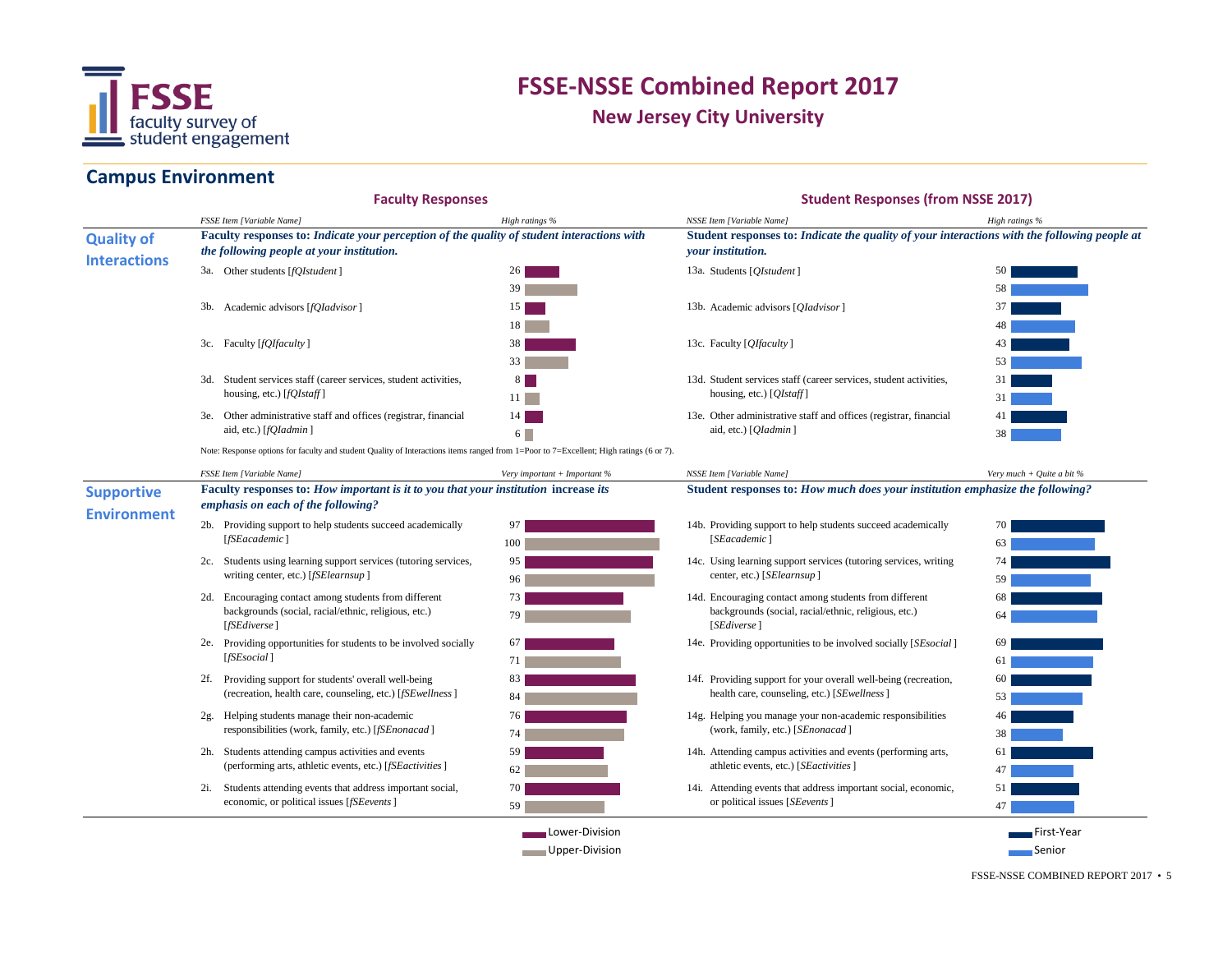

**New Jersey City University**

#### **Additional Engagement Items**

#### 29a. 17a. Writing clearly and effectively [*fcgwrite* ] **Perceived Gains** 29b. Speaking clearly and effectively [*fcgspeak* ] 69 **17b.** (17b. 29c. Thinking critically and analytically [*fcgthink* ] 5 and 25 and 25 and 27 and 27 c. 29d. 17d. Analyzing numerical and statistical information 29e. Acquiring job- or work-related knowledge and skills 57 57 29f. 17f. Working effectively with others [*fcgothers*] 29g. Developing or clarifying a personal code of values and  $\qquad \qquad 64$  errors and  $\qquad \qquad 17$ g. 29h. 17h. Understanding people of other backgrounds (economic, 29i. Solving complex real-world problems [*fcgprobsolve* ] 68 **17i.** (17i. 29j. 17j. Being an informed and active citizen [*fcgcitizen* ] 75 62 66 68 68 17h. Understanding people of other backgrounds (economic, racial/ethnic, political, religious, nationality, etc.) [*pgdiverse* ] 17i. Solving complex real-world problems [*pgprobsolve*] 63 63 65 71 72 62 70 63 racial/ethnic, political, religious, nationality, etc.) [*fcgdiverse* ] **Faculty Course Goals and Student-**17a. Writing clearly and effectively [*pgwrite*] 17b. Speaking clearly and effectively [*pgspeak*] 17c. Thinking critically and analytically [*pgthink*] Being an informed and active citizen [*pgcitizen* ] 76 Analyzing numerical and statistical information [*pganalyze* ] 17e. Acquiring job- or work-related knowledge and skills [*pgwork* ] [*fcganalyze* ] [*fcgwork* ] ethics [*fcgvalues*] 17f. Working effectively with others [pgothers] 17g. Developing or clarifying a personal code of values and ethics [*pgvalues*] *FSSE Item [Variable Name]* 99 84 84 85 86 86 86 86 86 86 86 86 87 88 86 87 88 87 88 87 88 87 88 88 88 88 88 8 *NSSE Item [Variable Name] Very much + Quite a bit %* **Faculty Responses Student Responses (from NSSE 2017)** 39 45 57 74 67 68 64 64 67 59 68 67 69 62 79 78 69 70 95 *Very much + Quite a bit %* **Faculty responses to:** *To what extent do you structure your selected course section so that students learn and develop in the following areas?* **Student responses to:** *How much has your experience at this institution contributed to your knowledge, skills, and personal development in the following areas?* 73 75 74 71 73

|                   | <b>FSSE Item [Variable Name]</b>                                                                                                       | Very important + Important $%$   | NSSE Item [Variable Name]                                                                             | Very often + Often $%$             |
|-------------------|----------------------------------------------------------------------------------------------------------------------------------------|----------------------------------|-------------------------------------------------------------------------------------------------------|------------------------------------|
| <b>Course</b>     | <b>Faculty responses to: In your selected course section, how important is it to you that the</b><br>typical student do the following? |                                  | Student responses to: During the current school year, about how often have you done the<br>following? |                                    |
| <b>Engagement</b> | 22a. Ask questions or contribute to course discussions in other<br>ways [faskquest]                                                    | 97<br>100                        | Asked questions or contributed to course discussions in<br>la.<br>other ways [askquest]               | 72<br>73                           |
|                   | 22b. Prepare two or more drafts of a paper or assignment before<br>turning it in [ <i>fdrafts</i> ]                                    | 70 l<br>64                       | 1b. Prepared two or more drafts of a paper or assignment<br>before turning it in [drafts]             | 55<br><sup>60</sup>                |
|                   | 22c. Come to class having completed readings or assignments<br>[ <i>repared</i> ]                                                      | 97<br>97                         | Come to class without completing readings or assignments<br>Ic.<br>[unprepared]                       | 12 <sub>1</sub><br>11 <sub>1</sub> |
|                   |                                                                                                                                        | Lower-Division<br>Upper-Division |                                                                                                       | — First-Year<br>∎Senior            |

FSSE-NSSE COMBINED REPORT 2017 • 6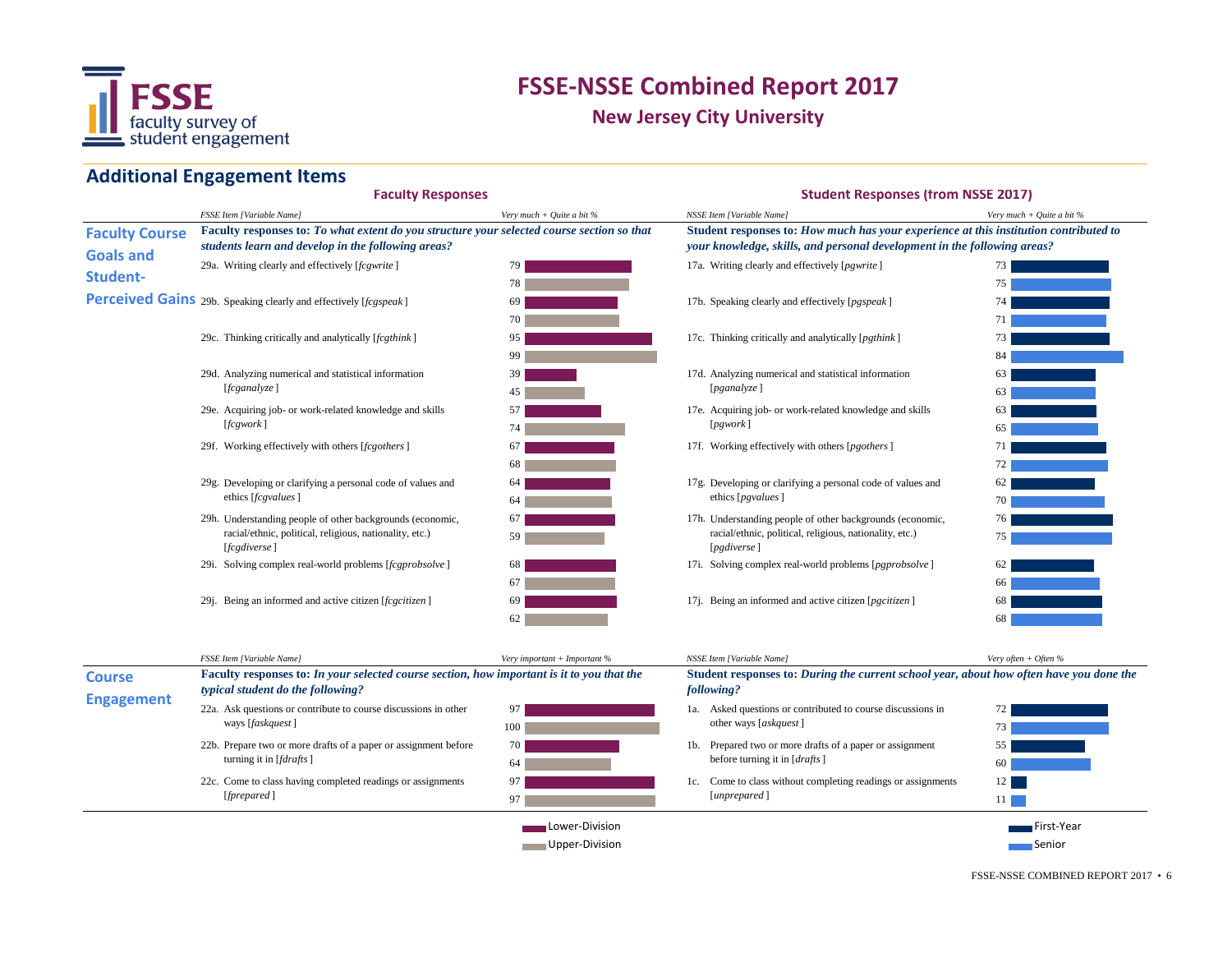

**New Jersey City University**

# **Additional Engagement Items (continued)**

|                                         | <b>Faculty Responses</b>                                                                                                                                                                                      |                                     | <b>Student Responses (from NSSE 2017)</b>                                                                                                                                                       |                             |
|-----------------------------------------|---------------------------------------------------------------------------------------------------------------------------------------------------------------------------------------------------------------|-------------------------------------|-------------------------------------------------------------------------------------------------------------------------------------------------------------------------------------------------|-----------------------------|
|                                         | FSSE Item [Variable Name]                                                                                                                                                                                     | Very important + Important %        | NSSE Item [Variable Name]                                                                                                                                                                       | Done or in progress %       |
| <b>Student</b><br><b>Leadership</b>     | Faculty responses to: How important is it to you that undergraduates at your institution do<br>the following before they graduate?                                                                            |                                     | Student responses to: Which of the following have you done or do you plan to do before<br>you graduate?                                                                                         |                             |
|                                         | 1b. Hold a formal leadership role in a student organization or<br>group [ <i>fleader</i> ]                                                                                                                    | 34                                  | 11b. Hold a formal leadership role in a student organization or<br>group [leader]                                                                                                               | 20                          |
|                                         | <b>FSSE Item [Variable Name]</b>                                                                                                                                                                              | Very much + Quite a bit $%$         | NSSE Item [Variable Name]                                                                                                                                                                       | Very much + Quite a bit $%$ |
| <b>Memorization</b>                     | Faculty responses to: In your selected course section, how much does the coursework<br>emphasize the following?                                                                                               |                                     | Student responses to: During the current school year, how much has your coursework<br>emphasized the following?                                                                                 |                             |
|                                         | 27a. Memorizing course material [fmemorize]                                                                                                                                                                   | 33<br>25 <sub>1</sub>               | 4a. Memorizing course material [ <i>memorize</i> ]                                                                                                                                              | 57                          |
|                                         | <b>FSSE Item [Variable Name]</b>                                                                                                                                                                              | 16 or more hours %                  | NSSE Item [Variable Name]                                                                                                                                                                       | 16 or more hours %          |
| <b>Time Spent by</b><br><b>Students</b> | Faculty responses to: In an average 7-day week, about how many hours do you think the<br>typical student in your selected course section spends doing each of the following?                                  |                                     | Student responses to: About how many hours do you spend in a typical 7-day week doing<br>the following?                                                                                         |                             |
|                                         | 20a. Preparing for class (studying, reading, writing, doing<br>homework or lab work, analyzing data, rehearsing, and<br>other academic activities) [ftmprep]                                                  | $2 \parallel$<br>$6\Box$            | 15a. Preparing for class (studying, reading, writing, doing<br>homework or lab work, analyzing data, rehearsing, and<br>other academic activities) [tmprep]                                     | 36                          |
|                                         | 20b. Participating in co-curricular activities (organizations,<br>campus publications, student government, fraternity or<br>sorority, intercollegiate or intramural sports, etc.)<br>$[$ <i>ftmcocurr</i> $]$ | $\mathbf{2}$<br>3                   | 15b. Participating in co-curricular activities (organizations,<br>campus publications, student government, fraternity or<br>sorority, intercollegiate or intramural sports, etc.)<br>[tmcocurr] | 10 <sup>1</sup><br>6        |
|                                         | 20c. Working for pay on campus [ftmworkon]                                                                                                                                                                    | $9 \Box$<br>4                       | 15c. Working for pay on campus [ftmworkon]                                                                                                                                                      | $4 \mid$<br>$7^{\circ}$     |
|                                         | 20d. Working for pay off campus [ftmworkoff]                                                                                                                                                                  | 74<br>76                            | 15d. Working for pay off campus [tmworkoff]                                                                                                                                                     | 29.<br>53                   |
|                                         | 20e. Doing community service or volunteer work [ftmservice]                                                                                                                                                   | $4 \blacksquare$<br>$\theta$        | 15e. Doing community service or volunteer work [tmservice]                                                                                                                                      | $6 \mid$<br>$7^{\circ}$     |
|                                         | 20f. Relaxing and socializing (time with friends, video games,<br>TV or videos, keeping up with friends online, etc.)<br>[ <i>ff</i> mrelax]                                                                  | 34<br>45                            | 15f. Relaxing and socializing (time with friends, video games,<br>TV or videos, keeping up with friends online, etc.)<br>[tmrelax]                                                              | 22<br>13 <sup>1</sup>       |
|                                         | 20g. Providing care for dependents (children, parents, etc.)<br>$[$ <i>ftmcare</i> $]$                                                                                                                        | 34<br>33                            | 15g. Providing care for dependents (children, parents, etc.)<br>[tmcare]                                                                                                                        | 17                          |
|                                         | 20h. Commuting to campus (driving, walking, etc.)<br>[ftmcommute]                                                                                                                                             | $5 \blacksquare$<br>$5\blacksquare$ | 15h. Commuting to campus (driving, walking, etc.)<br>[tmcommute]                                                                                                                                | 13<br>11 <sup>1</sup>       |
|                                         |                                                                                                                                                                                                               | Lower-Division<br>Upper-Division    |                                                                                                                                                                                                 | First-Year<br>∎Senior       |

FSSE-NSSE COMBINED REPORT 2017 • 7